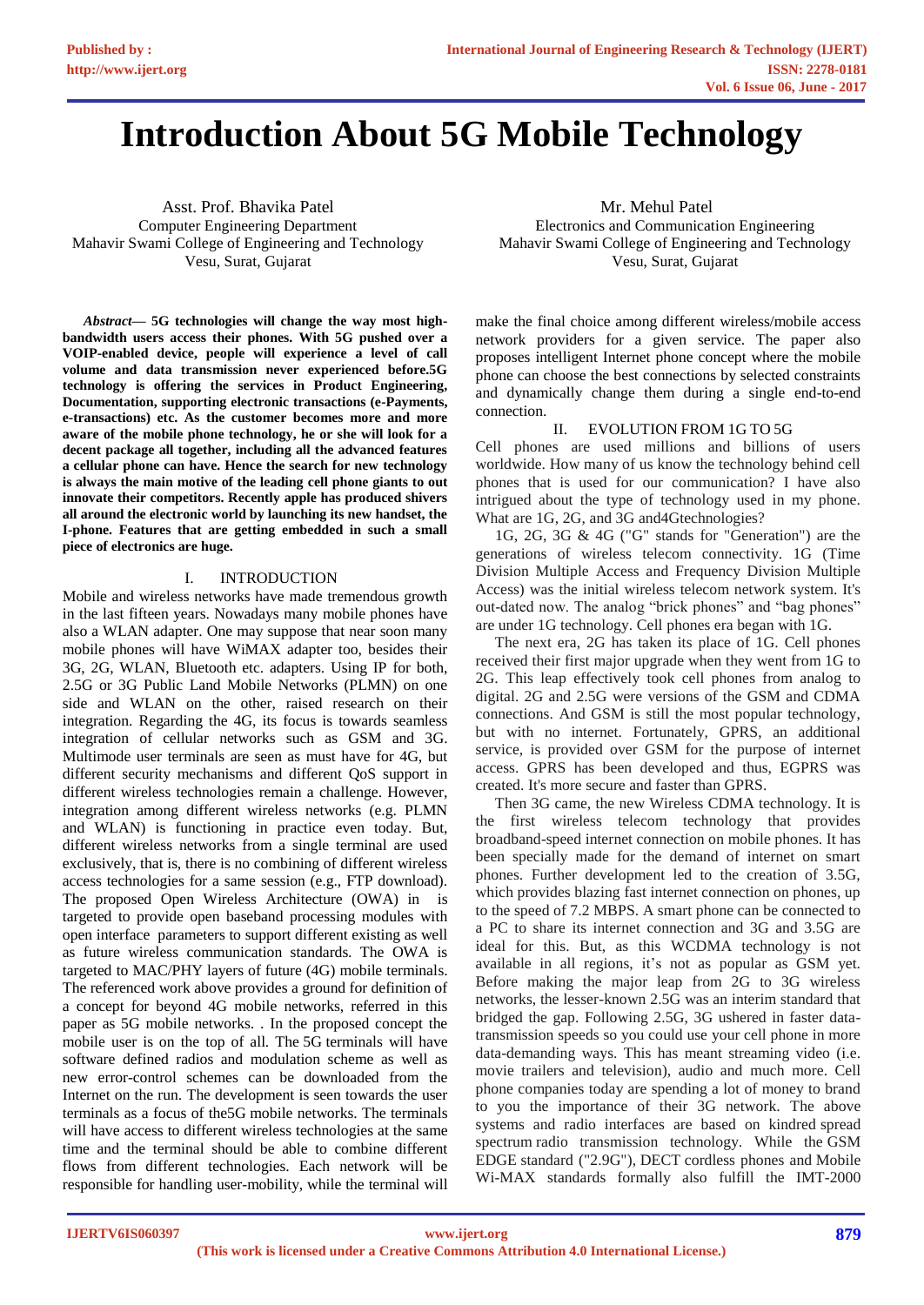requirements and are approved as 3G standards by ITU, these are typically not branded 3G, and are based on completely different technologies.

 4G, which is also known as "beyond 3G" or "fourthgeneration" cell phone technology, refers to the entirely new evolution. Developers are now going for 4G (OFDMA), which will provide internet up to the speed of 1 GBPS! It is said to be able to overcome the problems of weak network strength and should provide a much wider network, making sure that the users get high-speed connectivity anytime anywhere. No doubt, 4G will open new doors of revolutionary internet technologies, but for now, 3G and 3.5G are the best. 4G will allow for speeds of up to 100Mbps. 4G promises voice, data and high-quality multimedia in real-time form all the time and anywhere.

# III. 5G TECHNOLOGY

### *A. What is 5G technology?*

5G Technology stands for 5th Generation Mobile technology. 5G technology has changed the means to use cell phones within very high bandwidth. User never experienced ever before such a high value technology. Nowadays mobile users have much awareness of the cell phone (mobile) technology. The 5G technologies include all type of advanced features which makes 5G technology most powerful and in huge demand in near future.

 The gigantic array of innovative technology being built into new cell phones is stunning. 5G technologies which are on hand held phone offering more power and features than at least 1000 lunar modules. A user can also hook their 5G technology cell phone with their Laptop to get broadband internet access. 5G technology including camera, MP3 recording, video player, large phone memory, dialling speed, audio player and much more you never imagine. For children rocking fun Bluetooth technology and Pico nets has become in market.

# *B. What 5g Technology Offers?*

 5G technology going to be a new mobile revolution in mobile market. Through 5G technology now you can use worldwide cellular phones and this technology also strike the china mobile market and a user being proficient to get access to Germany phone as a local phone. With the coming out of cell phone alike to PDA now your whole office in your finger tips or in your phone. 5G technology has extraordinary data capabilities and has ability to tie together unrestricted call volumes and infinite data broadcast within latest mobile operating system. 5G technology has a bright future because it can handle best technologies and offer priceless handset to their customers. May be in coming days 5G technology takes over the world market. 5G Technologies have an extraordinary capability to support Software and Consultancy. The Router and switch technology used in 5G network providing high connectivity. The 5G technology distributes internet access to nodes within the building and can be deployed with union of wired or wireless network connections. The current trend of 5G technology has a glowing future.

#### IV. CONCEPTS FOR 5G MOBILE NETWORKS

 The 5G terminals will have software defined radios and modulation schemes as well as new error-control schemes that can be downloaded from the Internet. The development is seen towards the user terminals as a focus of the 5G mobile networks. The terminals will have access to different wireless technologies at the same time and the terminal should be able to combine different flows from different technologies. The vertical handovers should be avoided, because they are not feasible in a case when there are many technologies and many operators and service providers. In 5G, each network will be responsible for handling user-mobility, while the terminal will make the final choice among different wireless/mobile access network providers for a given service. Such choice will be based on open intelligent middleware in the mobile phone.



Fig1. 5G Mobile Phone Concept

 The 5G terminals will have software defined radios and modulation schemes as well as new error-control schemes that can be downloaded from the Internet. The development is seen towards the user terminals as a focus of the 5G mobile networks. The terminals will have access to different wireless technologies at the same time and the terminal should be able to combine different flows from different technologies. The vertical handovers should be avoided, because they are not feasible in a case when there are many technologies and many operators and service providers. In 5G, each network will be responsible for handling user-mobility, while the terminal will make the final choice among different wireless/mobile access network providers for a given service. Such choice will be based on open intelligent middleware in the mobile phone. Now, we will go through all OSI layers in the 5G mobile terminal design (Table. 1).

#### 1) Physical/MAC layers

 Physical and Medium Access Control layers i.e. OSI layer 1 and OSI layer 2, define the wireless technology. For these two layers the 5G mobile networks is likely to be based on Open Wireless Architecture.

*.*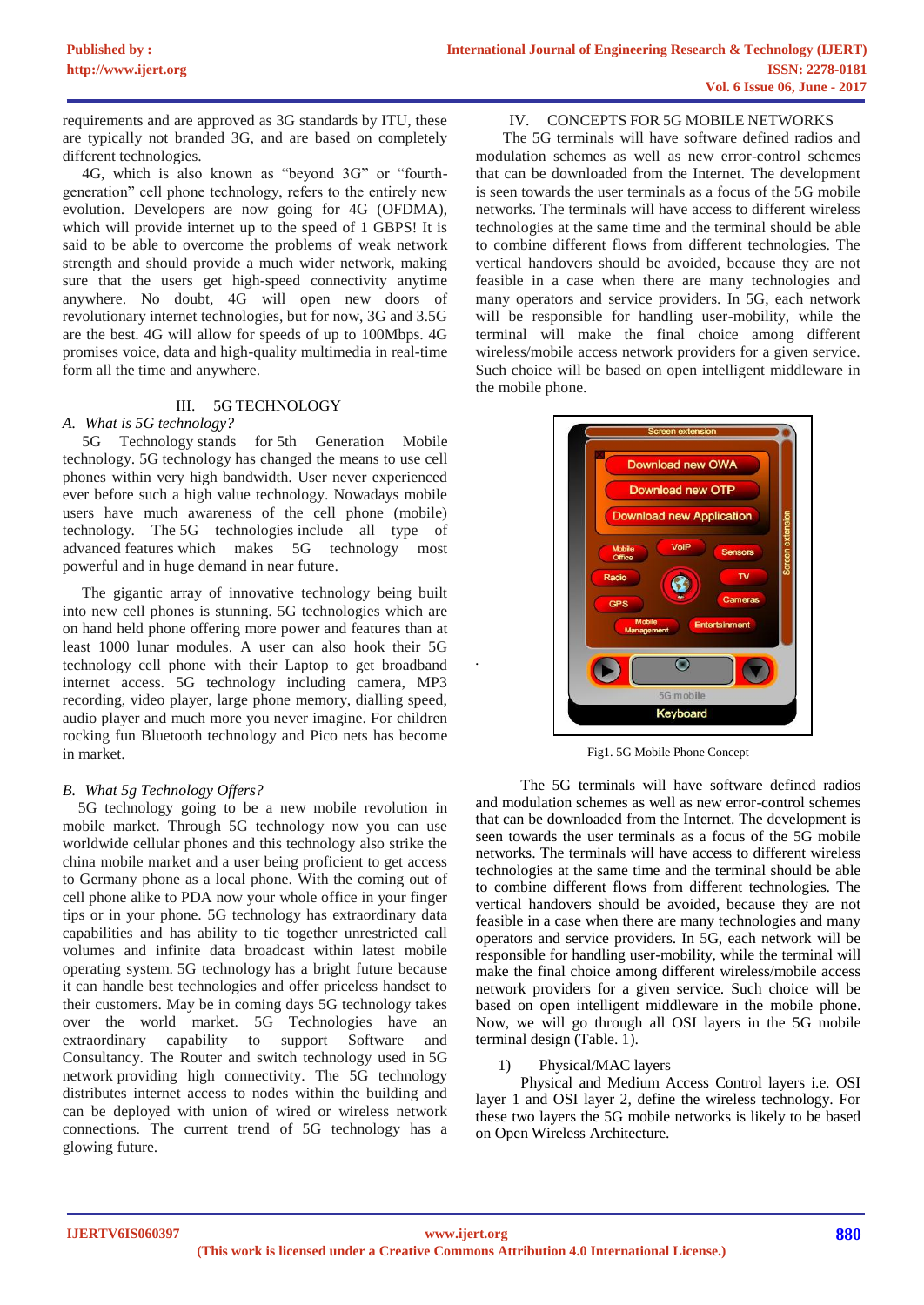# 2) Network layer

 The network layer will be IP (Internet Protocol), because there is no competition today on this level. The IPv4 (version 4) is worldwide spread and it has several problems such as limited address space and has no real possibility for

#### TABLE 1: Layers in 5G Architecture

| OSI Layer                | 5G Network Layer           |
|--------------------------|----------------------------|
| <b>Application Layer</b> |                            |
| Presentation Layer       | Application (Services)     |
| Session layer            |                            |
| <b>Transport Layer</b>   | Open Transport Protocol    |
| Network layer            | Upper network layer        |
|                          | Lower network Layer        |
| Data link Layer          |                            |
| Physical Layer           | Open Wireless Architecture |

QoS support per flow. These issues are solved in IPv6, but traded with significantly bigger packet header. Then, mobility still remains a problem. There is Mobile IP standard on one side as well as many micro-mobility solutions (e.g., Cellular IP, HAWAII etc.). All mobile networks will use Mobile IP in 5G, and each mobile terminal will be FA (Foreign Agent), keeping the CoA (Care of Address) mapping between its fixed IPv6 address and CoA address for the current wireless network. However, a mobile can be attached to several mobile or wireless networks at the same time. In such case, it will maintain different IP addresses for each of the radio interfaces,

While each of these IP addresses will be CoA address for the FA placed in the mobile Phone. The fixed IPv6 will be implemented in the mobile phone by 5G phone manufactures.

The 5G mobile phone shall maintain virtual multi-wireless network environment. For this purpose there should be separation of network layer into two sub-layers in 5G mobiles (TABLE. 1) i.e.: Lower network layer (for each interface) and Upper network layer (for the mobile terminal). This is due to the initial design of the Internet, where all the routing is based on IP addresses which should be different in each IP network world wide. The middleware between the Upper and Lower network layers (TABLE 1) shall maintain address translation from Upper network address (IPv6) to different Lower network IP addresses (IPv4 or IPv6), and vice versa.

### 1) *Open Transport Protocol (OTA) layer*

 The mobile and wireless networks differ from wired networks regarding the transport layer. In all TCP versions the assumption is that lost segments are due to network congestion, while in wireless networks losses may occur due to higher bit error ratio in the radio interface. Therefore, TCP modifications and adaptation are proposed for the mobile and wireless networks, which retransmit the lost or damaged TCP segments over the wireless link only. For 5G mobile terminals will be suitable to have transport layer that is possible to be downloaded and installed. Such mobiles shall have the possibility to download (e.g., TCP, RTP etc. or new transport protocol) version which is targeted to a specific wireless technology installed at the base stations. This is called here Open Transport Protocol - OTP.

### 2) *Application layer*

 Regarding the applications, the ultimate request from the 5G mobile terminal is to provide intelligent QoS management over variety of networks. Today, in mobile phones the users manually select the wireless interface for particular Internet service without having the possibility to use QoS history to select the best wireless connection for a given service. The 5G phone shall provide possibility for service quality testing and storage of measurement information in information databases in the mobile terminal. The QoS parameters, such as delay, jitter, losses, bandwidth, reliability, will be stored in a database in the 5G mobile phone with aim to be used by intelligent algorithms running in the mobile terminal as system processes, which at the end shall provide the best wireless connection upon required QoS and personal cost constraints. With 4G, a range of new services and models will be available. These services and models need to be further examined for their interface with the design of 4G systems. The process of IPv4 address exhaustion is expected to be in its final stages by the time that 4G is deployed. Therefore, IPv6 support for 4G is essential in order to support a large no. of wireless- enabled devices. IPv6 removes the need for NAT (Network Address Translation) by increasing the no. of IP addresses. With the available address space and number of addressing bits in IPv6, many innovative coding schemes can be developed for 4g devices and applications that could help in the deployment of 4G network and services. The fourth generation promises to fulfill the goal of PCC (personal computing and communication)—a vision that affordably provides high data rates everywhere over a wireless network. In the future wireless networks there must be a low complexity of implementation and an efficient means of negotiation between the end users and the wireless infrastructure. The Internet is the driving force for higher data rates and high speed access for mobile wireless users. This will be the motivation for an all mobile IP based core network evolution.

#### V. 5G MOBILE NETWORK ARCHITECTURE

Below figure shows the system model that proposes design of network architecture for 5G mobile systems, which is all-IP based model for wireless and mobile networks interoperability. The system consists of a user terminal (which has a crucial role in the new architecture) and a number of independent, autonomous radio access technologies. Within each of the terminals, each of the radio access technologies is seen as the IP link to the outside Internet world. However, there should be different radio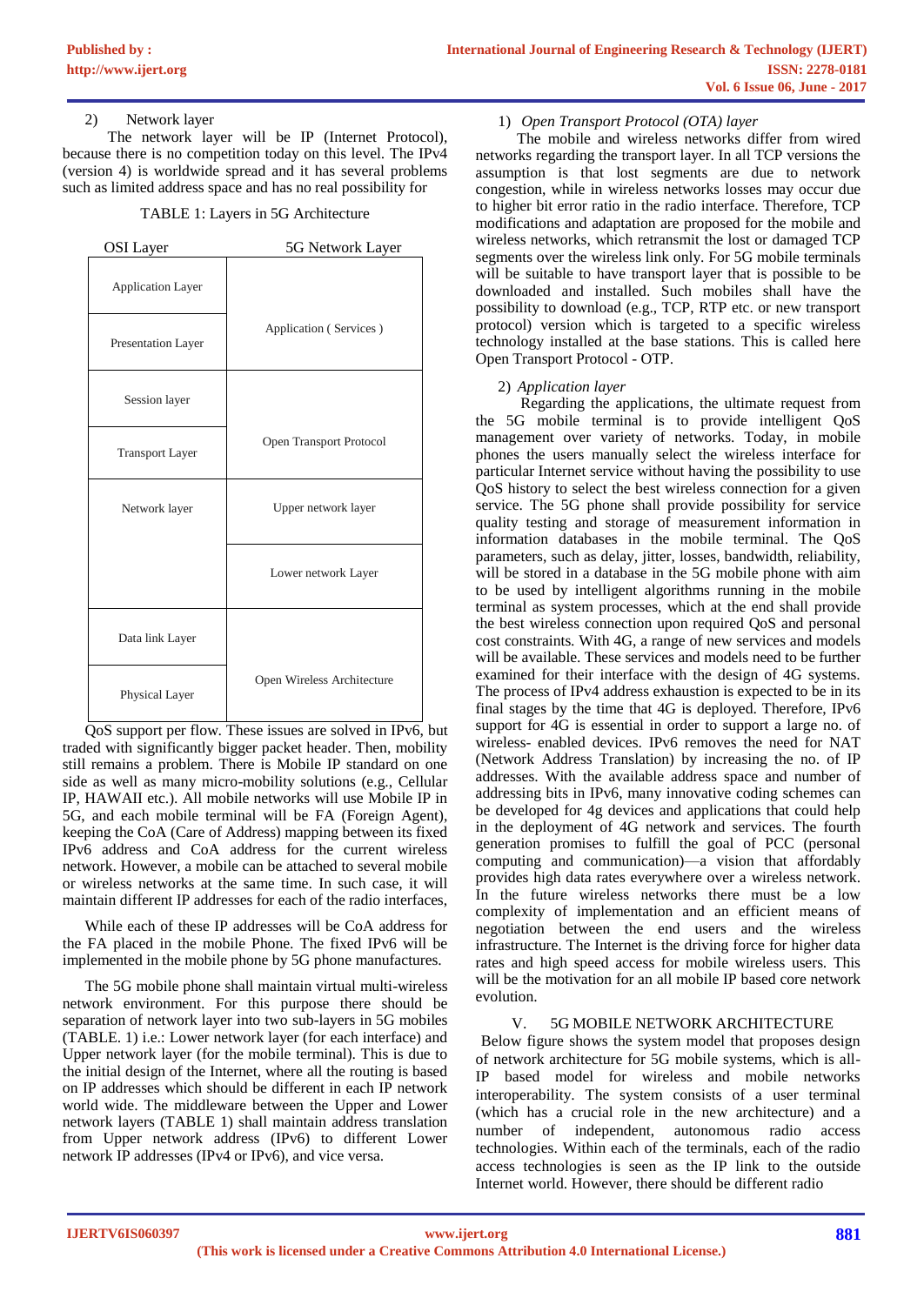interface for each Radio Access Technology (RAT) in the mobile terminal. For an example, if we want to have access to four different RATs, we need to have four different accesses specific interfaces in the mobile terminal, and to have all of them active at the same time, with aim to have this architecture to be functional.



Fig2. 5G Mobile Network Architecture[1]

#### VI. KEY CONCEPT OF 5G TECHNOLOGY

1) Real wireless world with no more limitation with access and zone issues.

2) Internet protocol version 6 (IPv6), where a visiting care-of mobile IP address is assigned according to location and connected network.

3) One unified global standard

4) Pervasive networks providing ubiquitous computing: The user can simultaneously be connected to several wireless access technologies and seamlessly move between them .These access technologies can be a 2.5G, 3G, 4G or 5G mobile networks, Wi-Fi, WPAN or any other future access technology. In 5G, the concept may be further developed into multiple concurrent data transfer paths.

5) Cognitive radio technology, also known as smartradio: allowing Different radio technologies to share the same spectrum efficiently by Adaptively finding unused spectrum and adapting the transmission scheme to the requirements of the technologies currently sharing the spectrum . This dynamic radio resource management is achieved in a distributed fashion, and relies on software defined radio.

6) High altitude stratospheric platform station (HAPS) systems .The radio interface of 5G communication systems is suggested in a Korean research and development program to

be based on beam division multiple access (BDMA) and group cooperative relay techniques.

# VII. FEATURES OF 5G TECHNOLOGY

- 1)5G technology offer high resolution for crazy cell phone user and bi-directional large bandwidth shaping.
- 2)The advanced billing interfaces of 5G technology makes it more attractive and effective[3].
- 3)5G technology also providing subscriber supervision tools for fast action.
- 4)The high quality services of 5G technology based on Policy to avoid error.
- 5)5G technology is providing large broadcasting of data in Gigabit which supporting almost 65,000 connections.
- 6)5G technology offer transporter class gateway with unparalleled consistency[4].
- 7)The traffic statistics by 5G technology makes it more accurate.
- 8)Through remote management offered by 5G technology a user can get better and fast solution.
- 9)The remote diagnostics also a great feature of 5G technology.
- 10) The 5G technology is providing up to 25 Mbps connectivity speed.
- 11) The 5G technology also support virtual private network.
- 12) The new 5G technology will take all delivery service out of business prospect
- 13) The uploading and downloading speed of 5G technology touching the peak . The 5G technology network offering enhanced and available connectivity just about the world.

#### ACKNOWLEDGMENT

This research was supported by Bhagwan Mahavir Education Foundations. We thank our colleague from Mahavir Swami Collge of Engineering and Technology, who provided insight and expertise that greatly assisted the research.

I am grateful to my sibling and parents, who have provided me through moral and emotional support in my life.

#### REFERENCES

- [1] Toni Janevski, "A System for PLMN- WLAN Internetworking", Journal of Communications and Networks (JCN), pp.192-206, Vol 7, No. 2, June 2005.
- [2] Janise McNair, Fang Zhu, "Vertical Handoffs in Fourth-Generation Multinetwork Environments", IEEE Wireless Communications, June2004.
- [3] Toni Janevski, "Traffic Analysis and Design of Wireless IP Networks", Artech House Inc., Boston, USA, 400 p., May 2003.
- [4] Suk Yu Hui, Kai Hau Yeung, "Challenges in the Migration to 4G Mobile Systems", IEEE Communications Magazine, December 2003.
- [5] A. Bria, F. Gessler, O. Queseth, R. Stridth, M. Unbehaun, J.Wu, J.Zendler, "4-th Generation Wireless Infrastructures: Scenarios and Research Challenges", IEEE Personal Communications, Vol. 8, No. 6, December 2001.
- [6] Willie W. Lu, "An Open Baseband Processing Architecture for Future Mobile Terminals Design", IEEE Wireless Communications, April 2008.